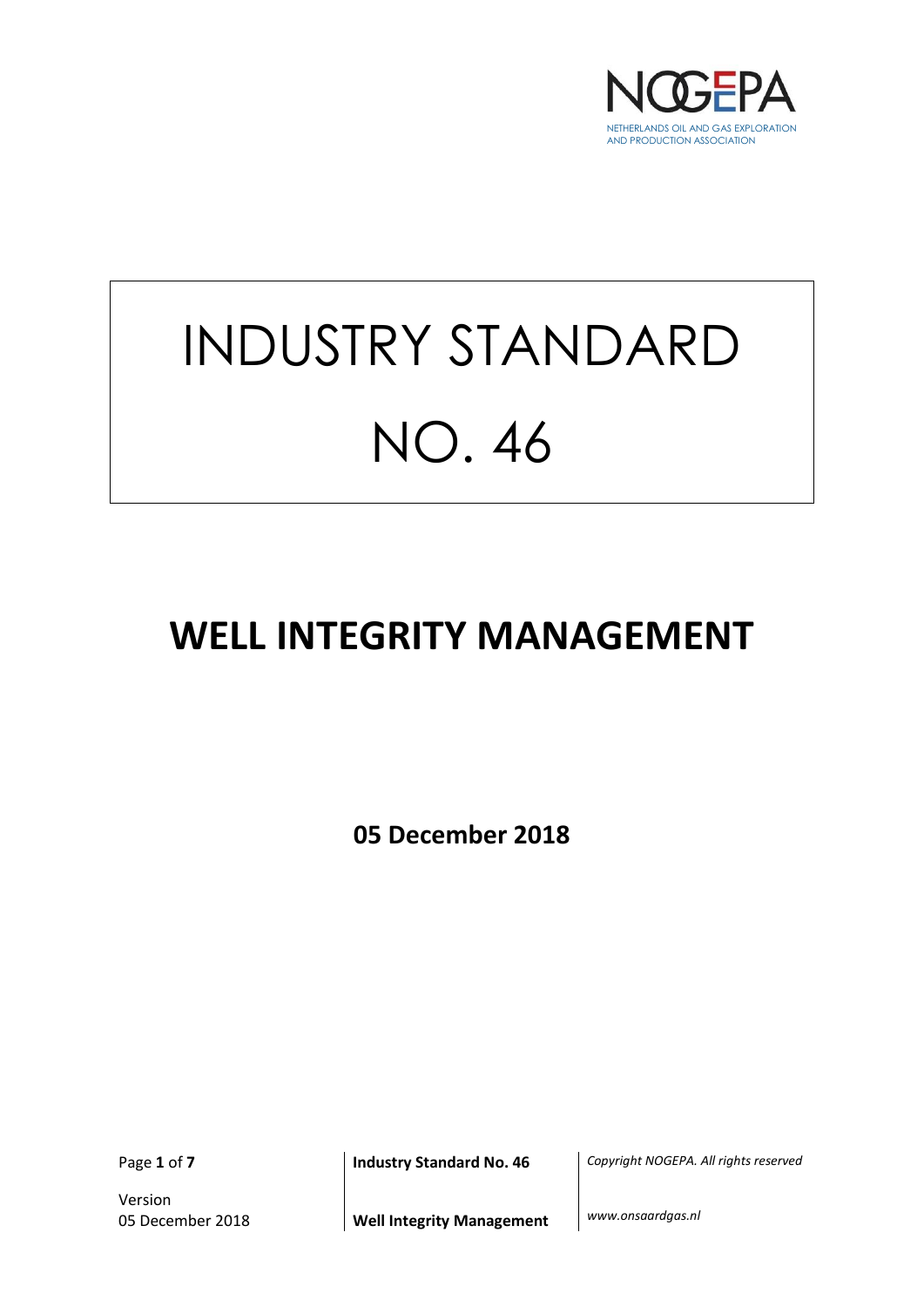

#### Index

Version

Page **2** of **7 Industry Standard No. 46** *Copyright NOGEPA. All rights reserved*

05 December 2018 **Well Integrity Management** *www.onsaardgas.nl*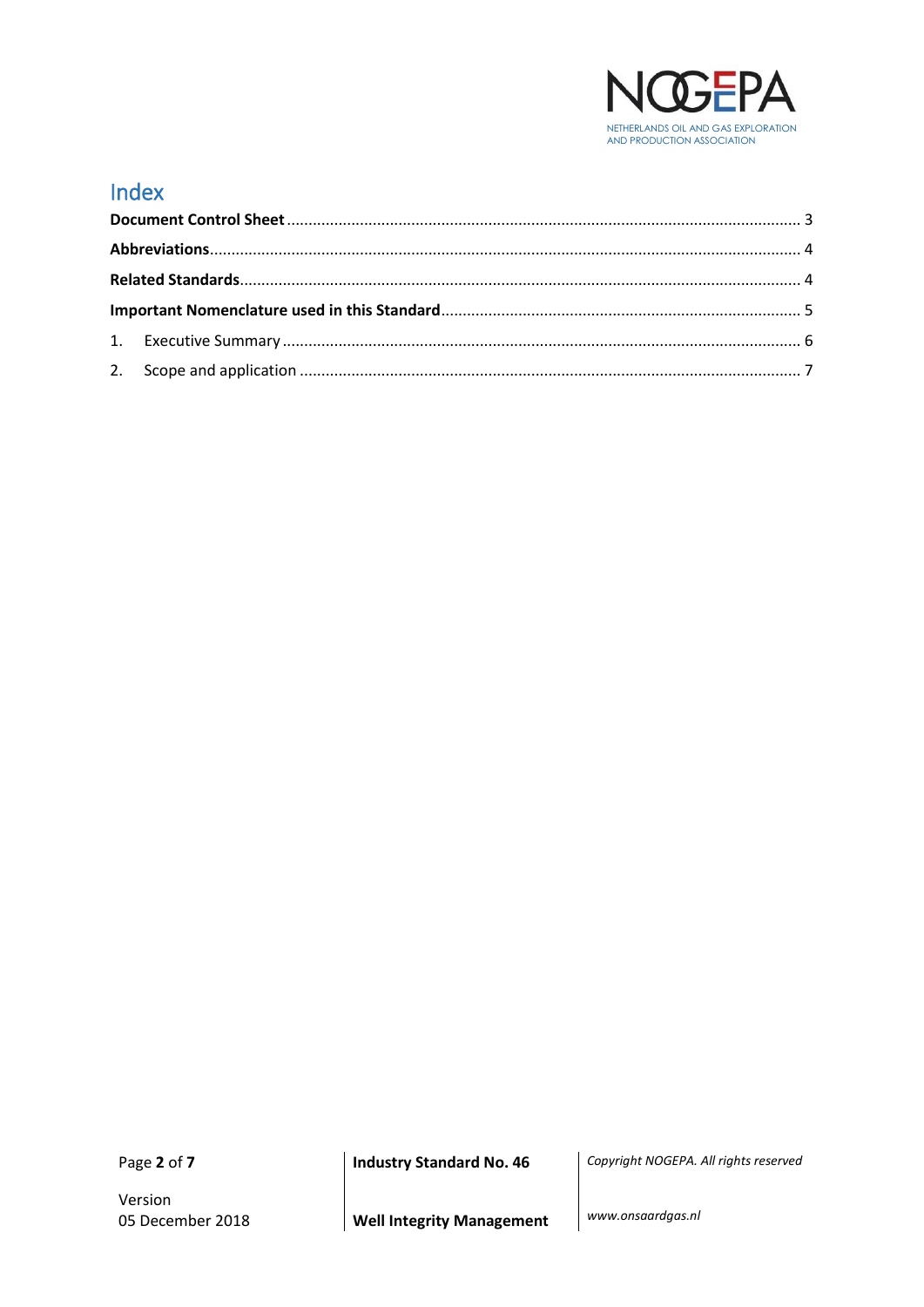

#### <span id="page-2-0"></span>**Document Control Sheet**

| <b>Control Sheet</b>   |                                        |  |
|------------------------|----------------------------------------|--|
| Responsible Committee  | <b>OPCOM</b>                           |  |
| Title Document (UK)    | Well Integrity Management              |  |
| Type Document (UK)     | NOGEPA Industry Standard               |  |
| <b>Control Number:</b> | 46                                     |  |
| <b>Control Status:</b> | Controlled / Uncontrolled when printed |  |
| <b>Issue Status</b>    | 05 December 2018                       |  |

| Document update timeframe | C3             |                  |
|---------------------------|----------------|------------------|
| l C1 - 12 Months          | C2 - 24 Months | $C3 - 36$ Months |

| <b>Endorsed by</b>           |       |  |
|------------------------------|-------|--|
| <b>Environment Committee</b> | Name  |  |
|                              | Date: |  |
|                              | Name  |  |
| Health and Safety Committee  | Date: |  |
|                              | Name  |  |
| Legal Committee              | Date: |  |
|                              | Name  |  |
| <b>Operations Committee</b>  | Date: |  |
| <b>Approved by</b>           |       |  |
|                              | Name  |  |
| <b>Executive Committee</b>   | Date: |  |

| <b>Revision History</b> |            |             |          |             |          |
|-------------------------|------------|-------------|----------|-------------|----------|
| Re<br>$\mathsf{v}$      | Date       | Description | Author   | Reviewed    | Approved |
|                         | 05-12-2018 | 1 issue     | R. Storm | P. Schermer | R. Aretz |
|                         |            |             |          |             |          |
|                         |            |             |          |             |          |

This document will be controlled in accordance with the NOGEPA Industry Standard No. 80 on Standards and Document Control.

Page **3** of **7 Industry Standard No. 46** *Copyright NOGEPA. All rights reserved*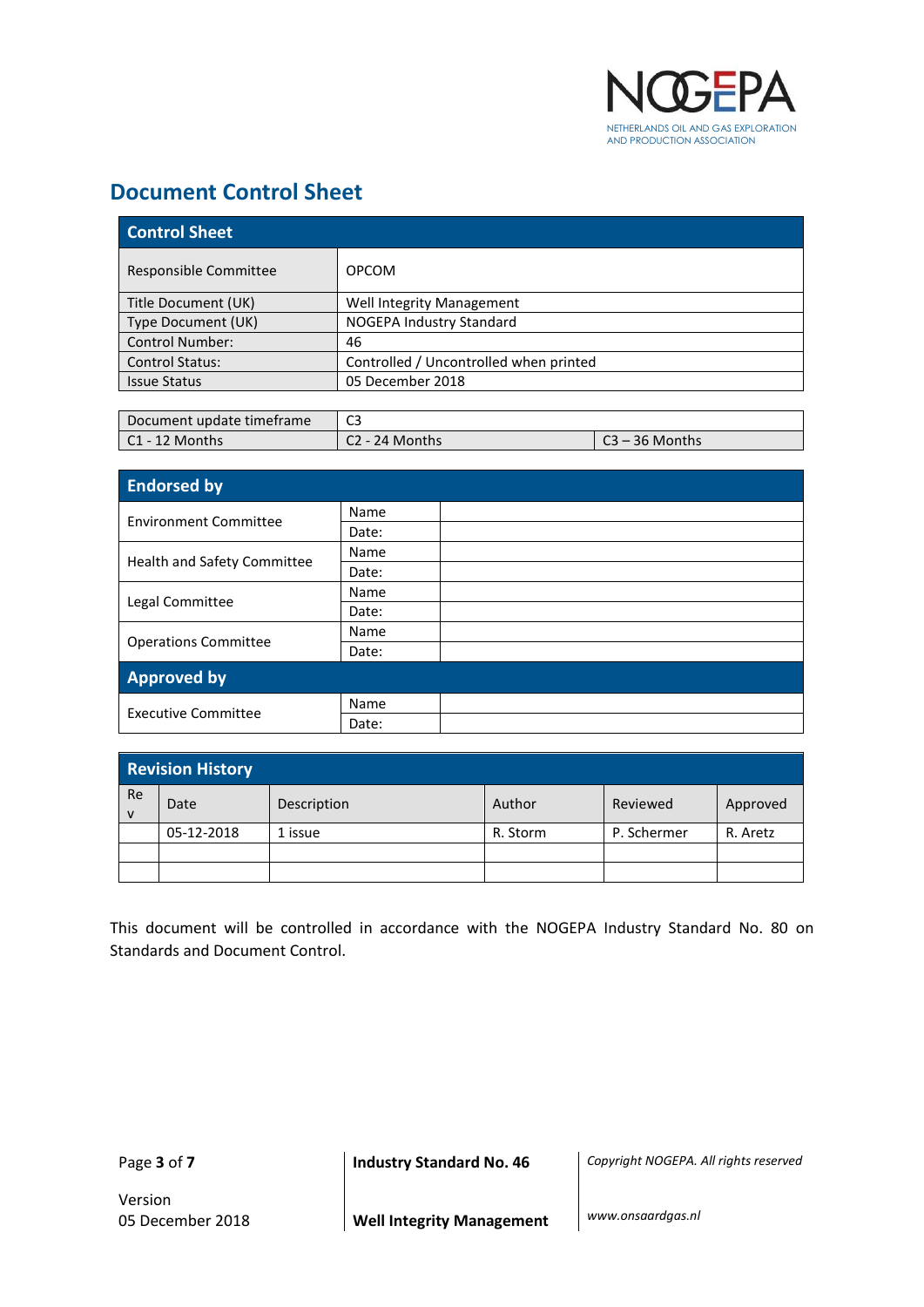

#### <span id="page-3-0"></span>**Abbreviations**

| <b>EXCOM</b>  | <b>Executive Committee of NOGEPA</b>                           |
|---------------|----------------------------------------------------------------|
| <b>HSE</b>    | Health, Safety and Environment                                 |
| <b>ISO</b>    | International Organization for Standardization                 |
| <b>NOGEPA</b> | Netherlands Oil and Gas Exploration and Production Association |
| SSM / SodM    | State Supervision of Mines / Staatstoezicht op de Mijnen       |
| <b>WIMS</b>   | Well Integrity Management Standard                             |

### <span id="page-3-1"></span>**Related Standards**

| Standard 41 | Well Engineering and Construction Process      |  |
|-------------|------------------------------------------------|--|
| Standard 42 | Well Examination                               |  |
| Standard 45 | <b>Well Decommissioning</b>                    |  |
| Standard 51 | <b>Operational Barriers for Well Integrity</b> |  |
| ISO 16530-1 | Well integrity - part 1: life cycle governance |  |

Version

Page **4** of **7 Industry Standard No. 46** *Copyright NOGEPA. All rights reserved*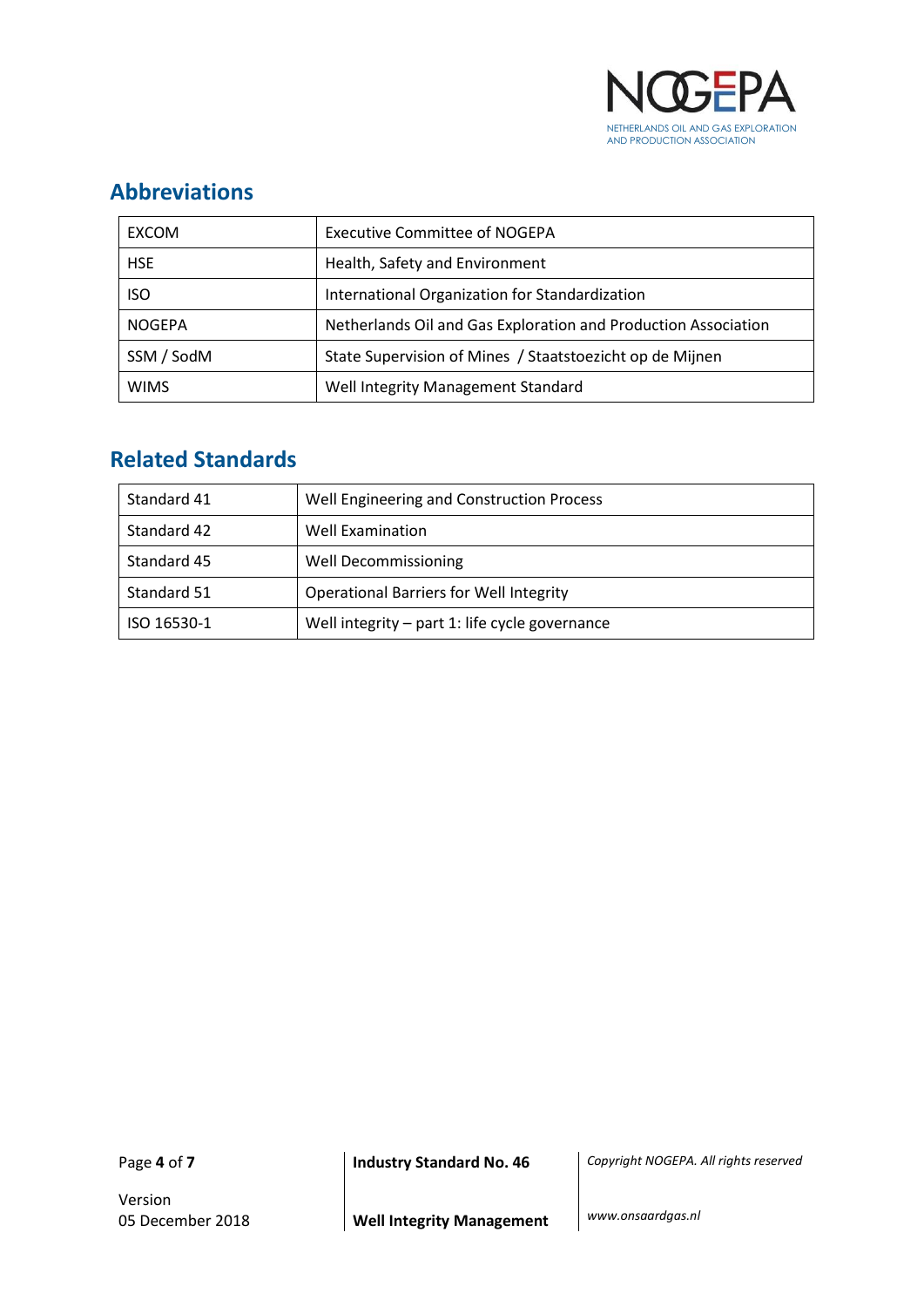

#### <span id="page-4-0"></span>**Important Nomenclature used in this Standard**

| In the context of this Standard and when so used to describe a method or practice:                                                                                                                     |                                                                                                                                                                                                                                                                                                                                                                                                                                                                                                                                                                                          |  |
|--------------------------------------------------------------------------------------------------------------------------------------------------------------------------------------------------------|------------------------------------------------------------------------------------------------------------------------------------------------------------------------------------------------------------------------------------------------------------------------------------------------------------------------------------------------------------------------------------------------------------------------------------------------------------------------------------------------------------------------------------------------------------------------------------------|--|
| 'shall'                                                                                                                                                                                                | means that such method or practice reflects a mandatory provision of<br>law (in Dutch: dwingend recht). Such method or practice is mandatory<br>for those who are the addressees of such provision (mostly the<br>operators). A Standard can describe or quote, but not amend, mandatory<br>provisions. When an operator in exceptional cases for technical,<br>operational or HSE reasons cannot comply, exceptions shall be<br>documented and reported, and risks mitigated. Please note that this<br>does not release the operator from the obligation to comply with the<br>law. $*$ |  |
| 'should'                                                                                                                                                                                               | means that such method or practice reflects a Good Operating Practice.<br>An operator is generally expected to apply such method or practice, but<br>a specific situation may require a specific alternative. In other words: the<br>operator complies or explains, and documents the explanation. *                                                                                                                                                                                                                                                                                     |  |
| 'could'                                                                                                                                                                                                | means that such method or practice is of an advisory nature or<br>mentioned by way of example. An operator is not obliged to comply and<br>is not obliged to explain if he does not comply.                                                                                                                                                                                                                                                                                                                                                                                              |  |
| * Please refer to paragraph 2.3 of Standard 80 (Standards and Document Control), for further<br>explanation on an exception of a 'shall' provision, or on a comply-or-explain of a 'should' provision. |                                                                                                                                                                                                                                                                                                                                                                                                                                                                                                                                                                                          |  |

 $\mathbf{r}$ 

Page **5** of **7 Industry Standard No. 46** *Copyright NOGEPA. All rights reserved*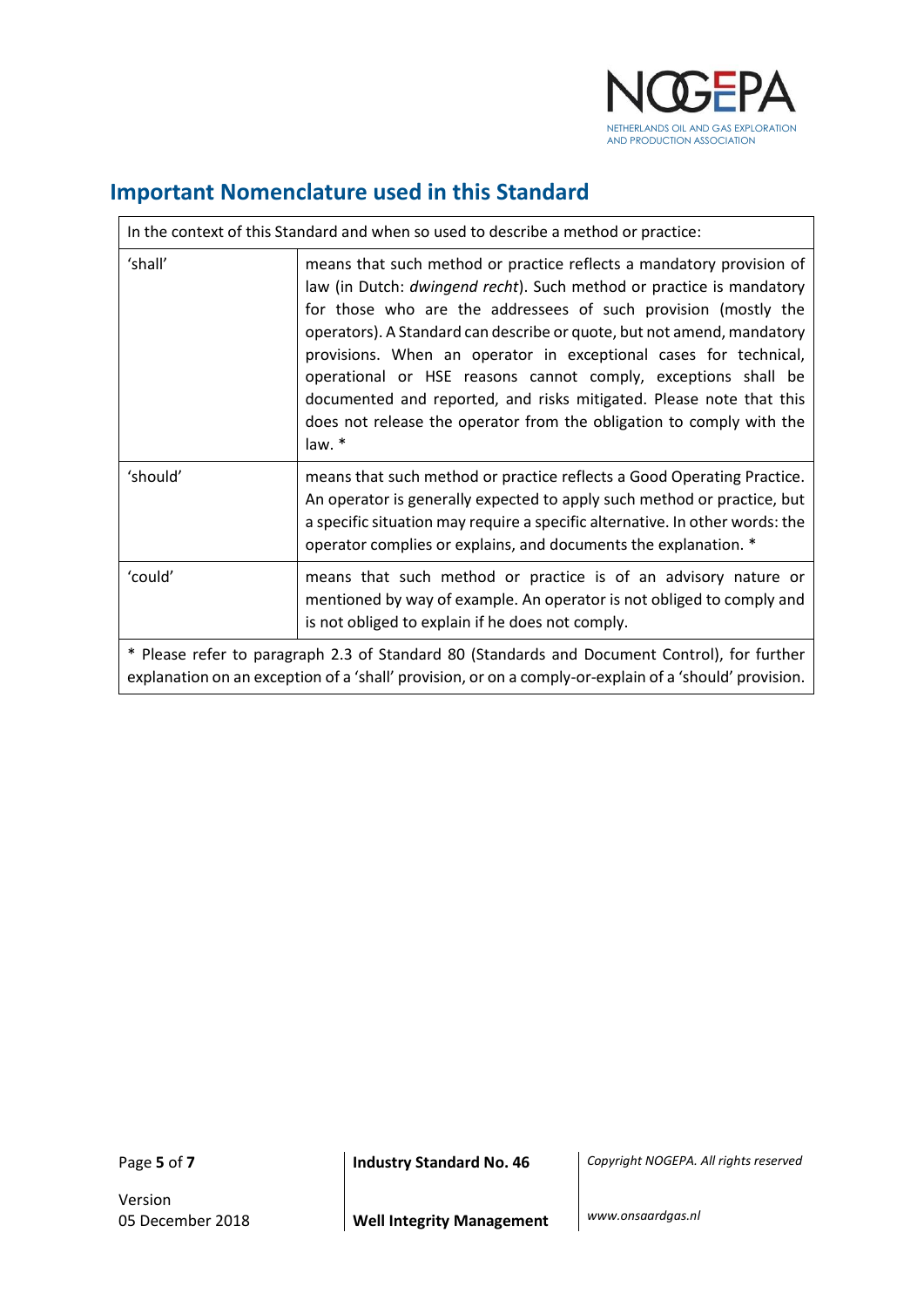

#### <span id="page-5-0"></span>**1. Executive Summary**

Oil & gas producing operating companies worldwide, have established International Standard 16530-1:2017 Well integrity – part 1: life cycle governance, which provide guidance to the well operator on managing well integrity throughout the well life cycle and addresses the minimum compliance requirements for the well operator in order to claim conformity with that document.

This NOGEPA Industry Standard no. 46 describes which other NOGEPA Standard applies to the relevant chapter of the International Standard 16530-1:2017 Well integrity – part 1: life cycle governance.

NOGEPA Industry Standards are requirements and operating practices, agreed upon by the member companies of NOGEPA, which can be more detailed or demanding than the regulatory requirements. Following approval by the NOGEPA EXCOM, Well Operators are bound by the NOGEPA Industry Standards with the exception of a conflict between the national legislative regime and the NOGEPA Industry Standards, in which case the national legislative regime prevails.

Furthermore comments and considerations of an advisory nature are provided as context of the requirements to assist interpretation.

Subject to the requirements in Standard no. 46, there will be a 3-year review cycle of this Standard, or sooner as required, to reflect changes in regulations, interpretation, industry practices and experience, international standards, technologies, documentation requirements, etc.

Version

Page **6** of **7 Industry Standard No. 46** *Copyright NOGEPA. All rights reserved*